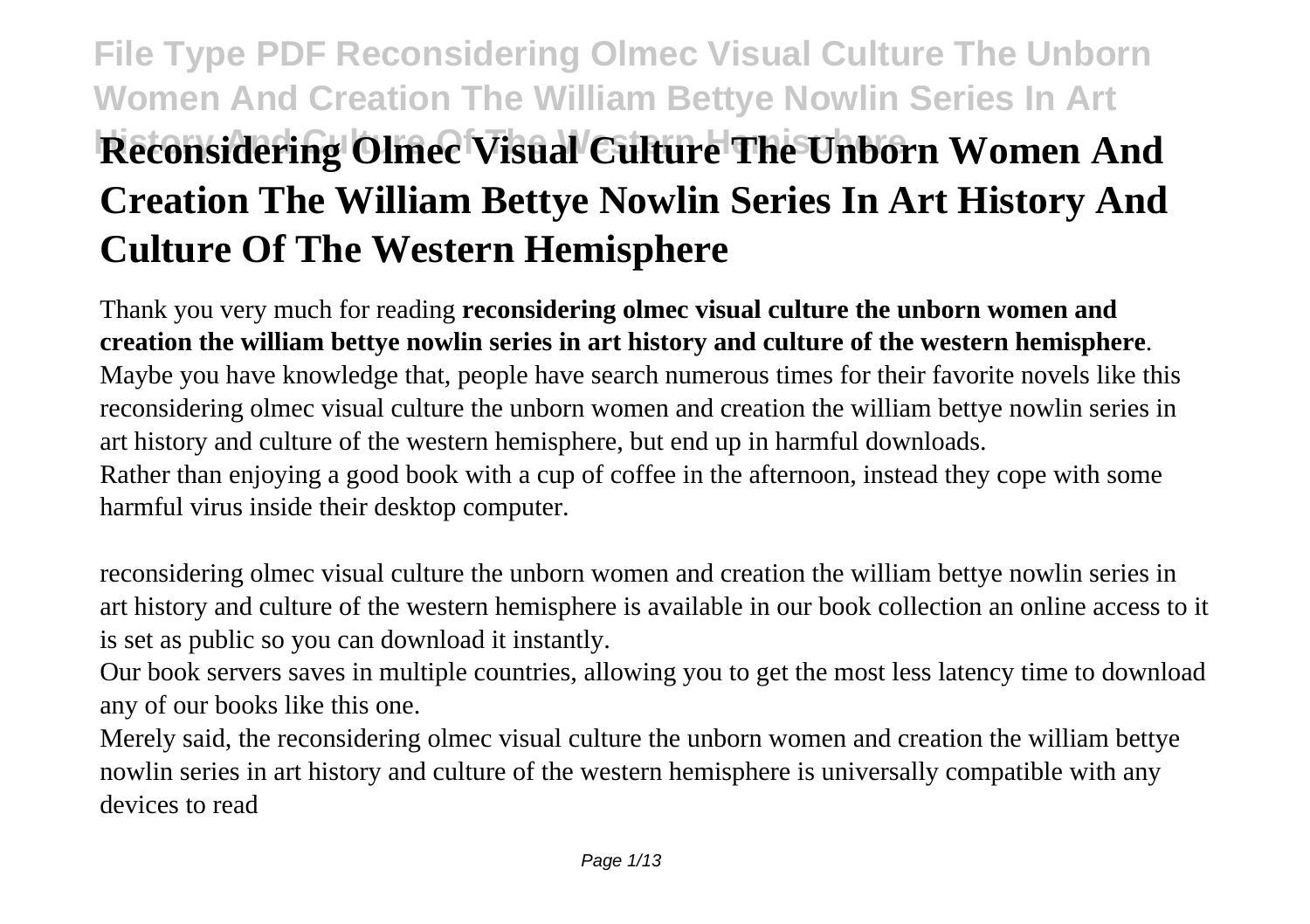**Lecture 05 Pre-Classic Cultures: Olmecs \u0026 Teotihuacan Rethinking the First Americans. Presented** by Wilson "Dub" Crook Murals and Mysteries of the Maya - William Saturno, PhD *You Need To Hear This! Our History Is NOT What We Are Told! Ancient Civilizations | Graham Hancock* **The Evolution of Death \u0026 Burial, 12/13: Olmecs and Mayans by John David Ebert** *Living in a visual culture* **Solving Mysteries of the Ancient Maya, Dr. Michael Coe Anthropologist The Classic Maya Collapse: New Evidence on a Great Mystery** The History and Culture of Olmec Civilization The Olmec Legacy Ancient Mesoamerica - Dr. Michael Whalen Terence McKenna: Ethnobotany of shamanism Part 2 **Graham Hancock... Ancient Hidden Knowledge, The Giant Cataclysm And Secret History**

The Olmec CivilizationOlmec Origins: The Mystery of Mexico's Megalith Builders - Hugh Newman Toltec Shamanism: The Spiritual Realism | Documentary Poverty Point: Archaic Anomaly? Who were the Toltecs? A Quick Look at the Toltecs in Mythology and History BEFORE THE MAYA: Olmecs, Quetzalcoatl and Megalithic Origins - Hugh Newman - FEATURE *4 Awesome Discoveries made with LIDAR Technology The Urbanized Jungle: Ancient Maya Garden Cities The Zapotecs (Zapotec Civilization of Ancient Mexico)* **A New History for Humanity – The Human Era** *Tiwanaku Part 2: The Empire? Lecture: \"The Mysteries of the Ancient Maya Civilization and the Apogee of Art in the Americas\"* [Session One] Symposium—American Material and Visual Culture of the "Long" Nineteenth Century Parallel Civilizations: Ancient Angkor and the Ancient Maya **Learning to Look: The Interdisciplinary Value of Historical Visual Culture** Takeshi Inomata: Origins of Maya Civilization Reconsidered: Ritual, Sedentism, and Olmec Connection **Were They Enslaved? A New Look at Maya Figurines Reconsidering Olmec Visual Culture The**

Nichols, Deborah L. and Stoner, Wesley D. 2019. BEFORE TEOTIHUACAN—ALTICA, EXCHANGE, Page 2/13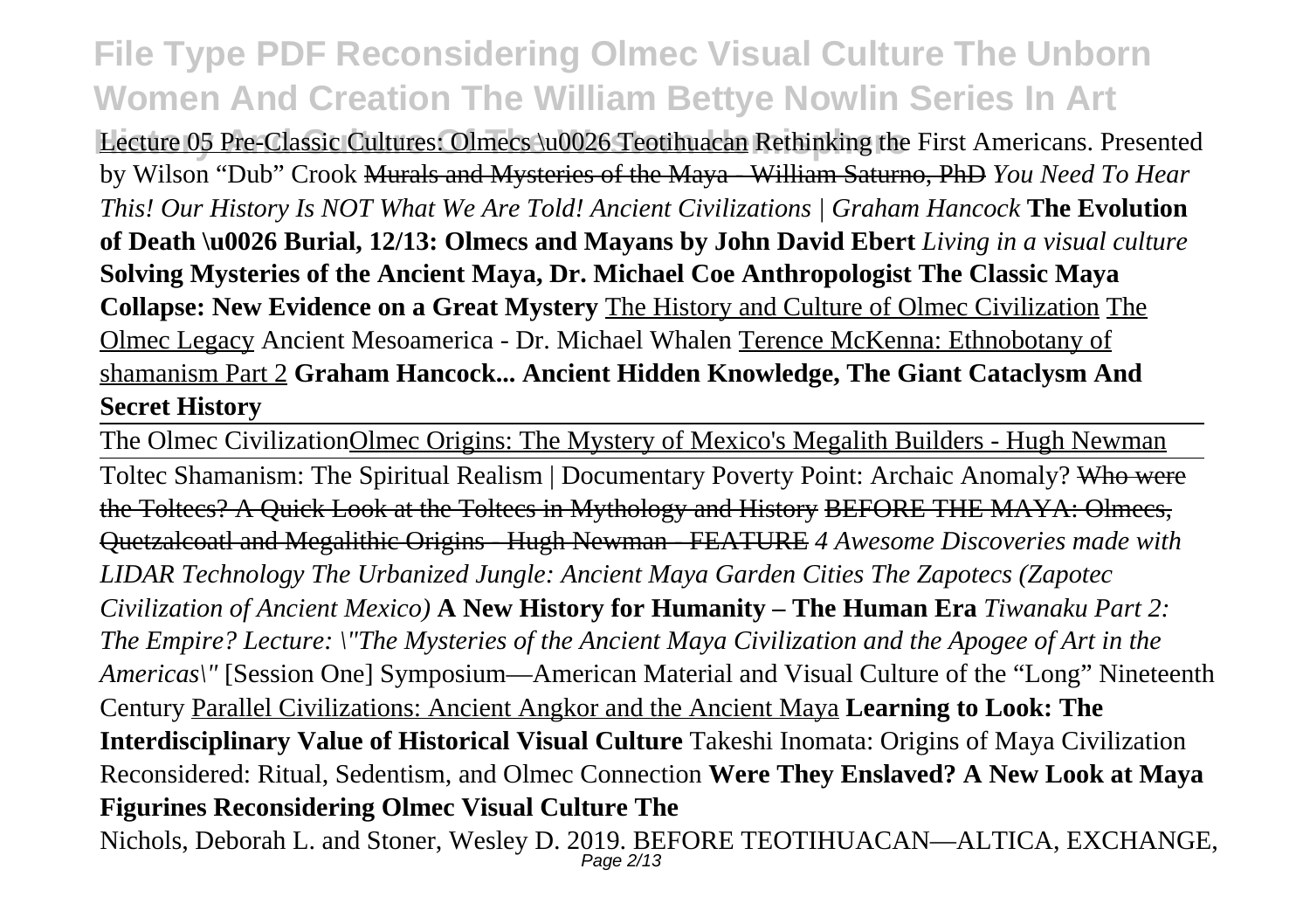**File Type PDF Reconsidering Olmec Visual Culture The Unborn Women And Creation The William Bettye Nowlin Series In Art History And Culture Of The Western Hemisphere** INTERACTIONS, AND THE ORIGINS OF COMPLEX SOCIETY IN THE NORTHEAST BASIN OF ...

### **The Early Olmec and Mesoamerica**

Many surviving relics of their culture display marks of deliberate defacement that might indicate ritual practices, repudiation of the Olmec worldview ... aspects of the visual arts regionally ...

#### **De Young lays out awesome path to past in 'Olmec'**

The people of this mask are the Olmec, who ruled in what's now Mexico for around a thousand years, from 1400 to 400 BC. They've been called the mother culture - the 'cultura madre' - of Central ...

#### **Episode 29 - Olmec stone mask**

Street corners, guild halls, government offices, and confraternity centers contained paintings that made the city of Florence a visual jewel at precisely the time of its emergence as an international ...

### **Public Painting and Visual Culture in Early Republican Florence**

With summer here, Armenians are planning their holiday getaways. But one of Armenians' traditional vacation destinations, Georgia, has become problematic. Tension was further exacerbated by reports, ...

### **In wake of war, Armenians reconsidering vacations to Georgia**

Souvenirs: Traditional fisherman's sweaters or, beyond the tried-and-true, fashion-forward wool cardigans and hoodies; ceramics with landscape-inspired colors; bold-hued visual art; and Faroese ... Page  $3/\overline{1}3$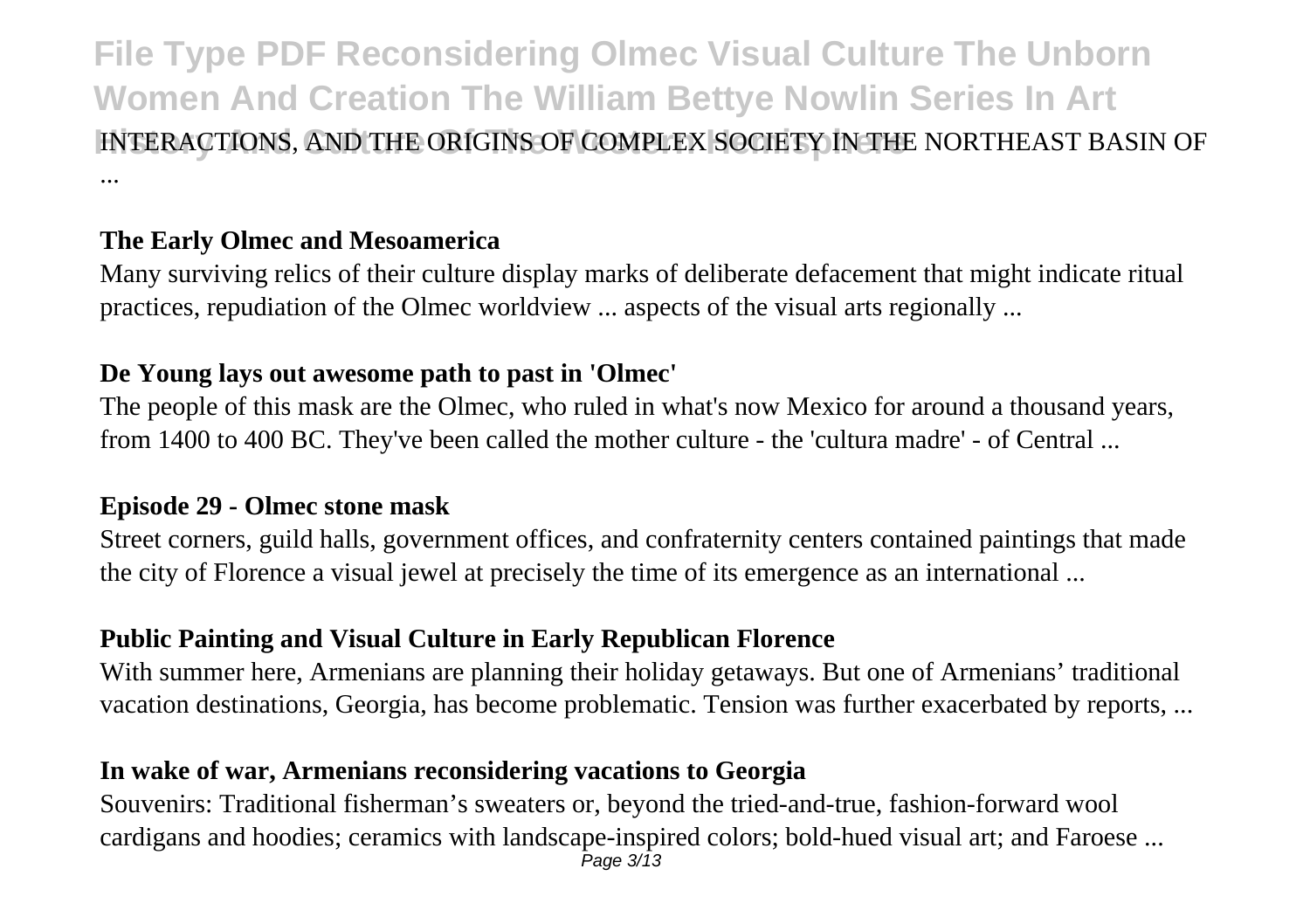## **File Type PDF Reconsidering Olmec Visual Culture The Unborn Women And Creation The William Bettye Nowlin Series In Art History And Culture Of The Western Hemisphere**

### **In the Faroe Islands, dramatic topography and an otherworldly sense of mystery**

NCAA President Mark Emmert said Thursday the time is right to consider a decentralized and deregulated version of college sports, shifting power to conferences and campuses and reconsidering how ...

### **NCAA's Emmert: It is time to decentralize college sports**

Redesign around the Design Principles creates conditions that "support the talents and agency of each child; respect the culture and ... portrait of a graduate or reconsidering learning goals.

### **Putting the Science Of Learning And Development Into Action**

Olympic officials have warned Queensland premier Annastacia Palaszczuk that she has to turn up in Tokyo and press the case for a Brisbane 2032 Olympics. News that Ms Palaszczuk was reconsidering ...

### **Brisbane Olympic Games 2032 bid under threat after IOC send warning to Annastacia Palaszczuk** Introduction Preface Chapter 1: Santa Clara University University Vision, Mission, and Fundamental Values ...

### **Department of Art and Art History**

Some of us would've done anything to run through a makeshift temple to retrieve Goro Nydo Masamune's fabled Honjo Masamune sword and lay it as the mighty Olmec's feet for a chance to win a new ...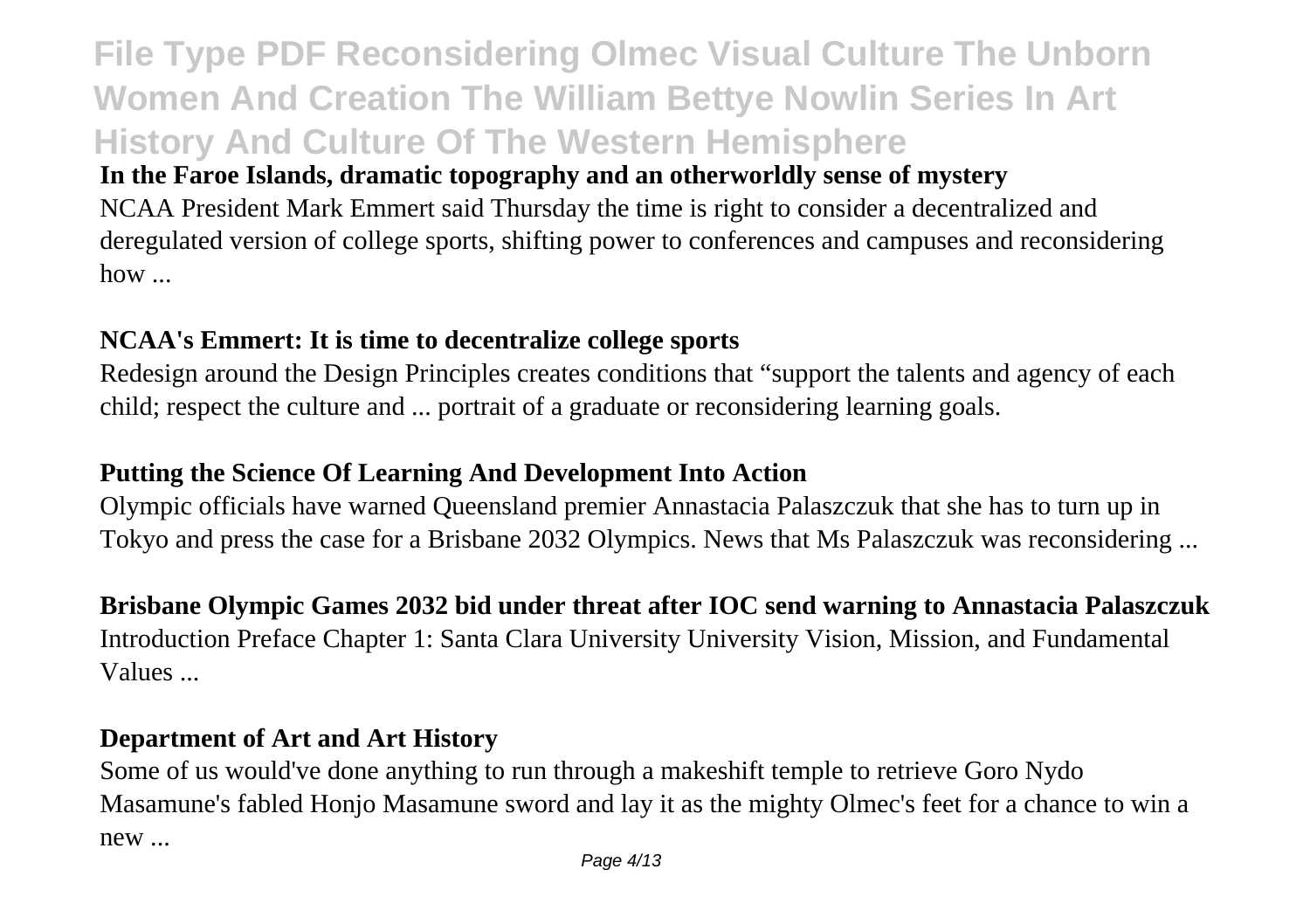# **File Type PDF Reconsidering Olmec Visual Culture The Unborn Women And Creation The William Bettye Nowlin Series In Art History And Culture Of The Western Hemisphere**

### **10 Brilliant Ideas for Pop Culture Pop-Up Bars Around Dallas**

Site navigation refers to the functional and visual design of a website ... but it might even nudge them towards reconsidering something they'd initially disregarded. When combined with strong ...

#### **How to Create a Seamless eCommerce Site Navigation Experience**

As the world emerges from the worst pandemic in a century, companies are reconsidering many of their ... a range of new issues around workplace culture and employee wellness.

#### **How Companies Can Thrive In The Emerging Era Of Hybrid Work**

Moki's visual sensibility — elemental and abstract — and Don's globalist attitudes toward music resonate more deeply in a world where many people are currently reconsidering or actually ...

#### **Don and Moki Cherry's organic dreams made real**

The story goes that Souris was named by early Acadian settlers when a plague of mice invaded the area. But Jason MacGregor believes that could be a fanciful myth. (Kevin Baillie) When Jason ...

#### **Is 'mouse' a mistake? Reconsidering the origin of the name of Souris, P.E.I.**

This expansion of ethnic studies comes at a time of heightened racial awareness in San Diego, where many are reconsidering, how racism should be confronted in the classroom, especially after ...

#### **SD Unified Ethnic Studies Expansion Sparks Debate Over How Race Should Be Taught In The**

Page 5/13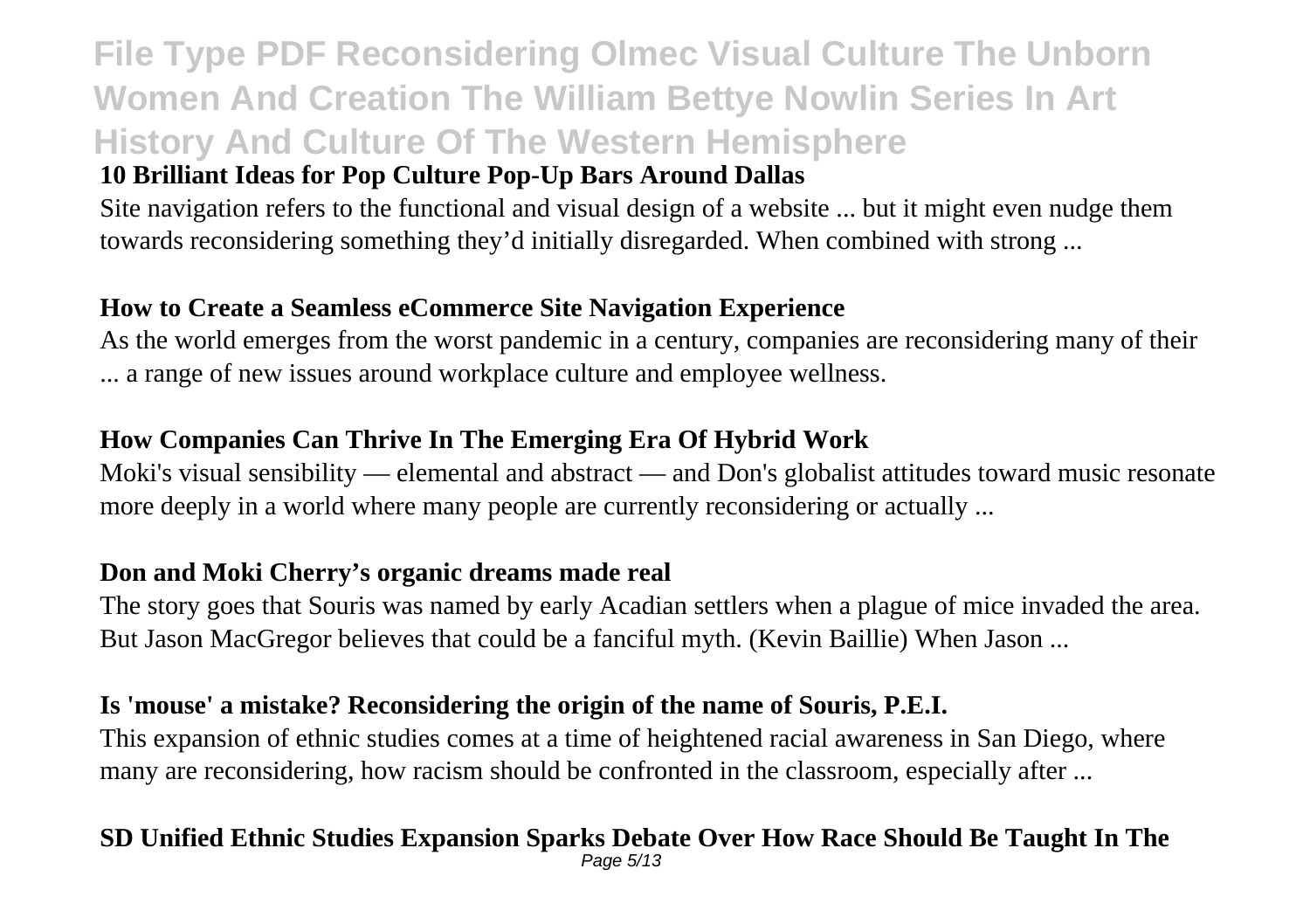**File Type PDF Reconsidering Olmec Visual Culture The Unborn Women And Creation The William Bettye Nowlin Series In Art History And Culture Of The Western Hemisphere** But Washington's idea that the goal of public education was to make citizens somewhat more "homogeneous" is worth reconsidering. Were President Washington alive today, I believe he would ...

### **America's founders believed civic education and historical knowledge would prevent tyranny and foster democracy**

Garcia did hint at the possibility of reconsidering the waitlist, depending on the status of the program after the next two years. "While I'm really, really, really happy we don't have to ...

### **HIV Drug Program Serving Thousands Of Low-Income Texans Will Avoid Waitlist — For Now**

Chinese companies are already reconsidering US listings, hitting a lucrative trade for American banks. Bankers and analysts said the new regulations could threaten billions of dollars of Chinese ...

Recently, scholars of Olmec visual culture have identified symbols for umbilical cords, bundles, and cave-wombs, as well as a significant number of women portrayed on monuments and as figurines. In this groundbreaking study, Carolyn Tate demonstrates that these subjects were part of a major emphasis on gestational imagery in Formative Period Mesoamerica. In Reconsidering Olmec Visual Culture, she identifies the presence of women, human embryos, and fetuses in monuments and portable objects dating from 1400 to 400 BC and originating throughout much of Mesoamerica. This highly original study sheds new light on the prominent roles that women and gestational beings played in Early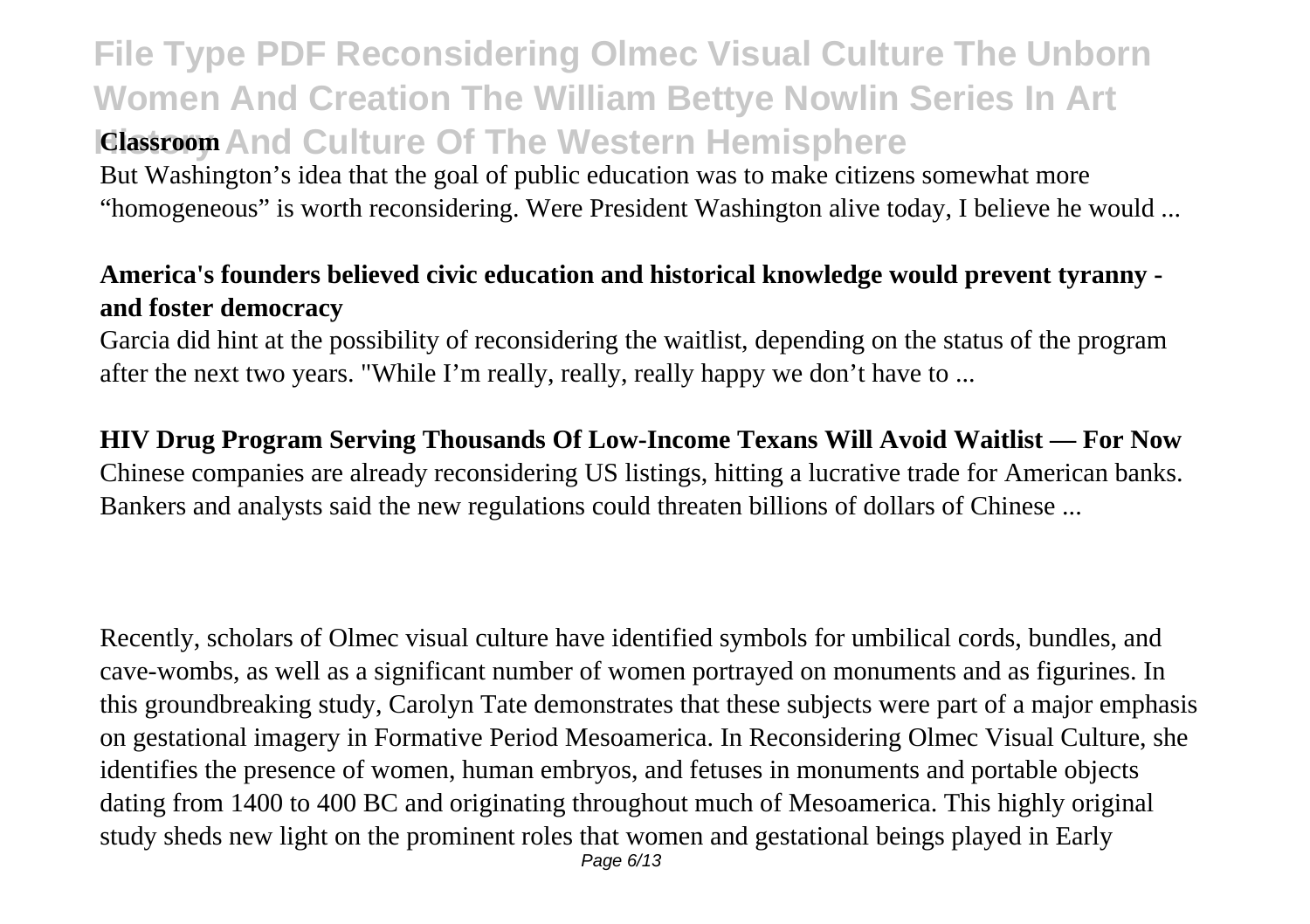Hormative societies, revealing female shamanic practices, the generative concepts that motivated caching and bundling, and the expression of feminine knowledge in the 260-day cycle and related divinatory and ritual activities. Reconsidering Olmec Visual Culture is the first study that situates the unique hollow babies of Formative Mesoamerica within the context of prominent females and the prevalent imagery of gestation and birth. It is also the first major art historical study of La Venta and the first to identify Mesoamerica's earliest creation narrative. It provides a more nuanced understanding of how later societies, including Teotihuacan and West Mexico, as well as the Maya, either rejected certain Formative Period visual forms, rituals, social roles, and concepts or adopted and transformed them into the enduring themes of Mesoamerican symbol systems.

Recently, scholars of Olmec visual culture have identified symbols for umbilical cords, bundles, and cave-wombs, as well as a significant number of women portrayed on monuments and as figurines. In this groundbreaking study, Carolyn Tate demonstrates that these subjects were part of a major emphasis on gestational imagery in Formative Period Mesoamerica. In Reconsidering Olmec Visual Culture, she identifies the presence of women, human embryos, and fetuses in monuments and portable objects dating from 1400 to 400 BC and originating throughout much of Mesoamerica. This highly original study sheds new light on the prominent roles that women and gestational beings played in Early Formative societies, revealing female shamanic practices, the generative concepts that motivated caching and bundling, and the expression of feminine knowledge in the 260-day cycle and related divinatory and ritual activities. Reconsidering Olmec Visual Culture is the first study that situates the unique hollow babies of Formative Mesoamerica within the context of prominent females and the prevalent imagery of gestation and birth. It is also the first major art historical study of La Venta and the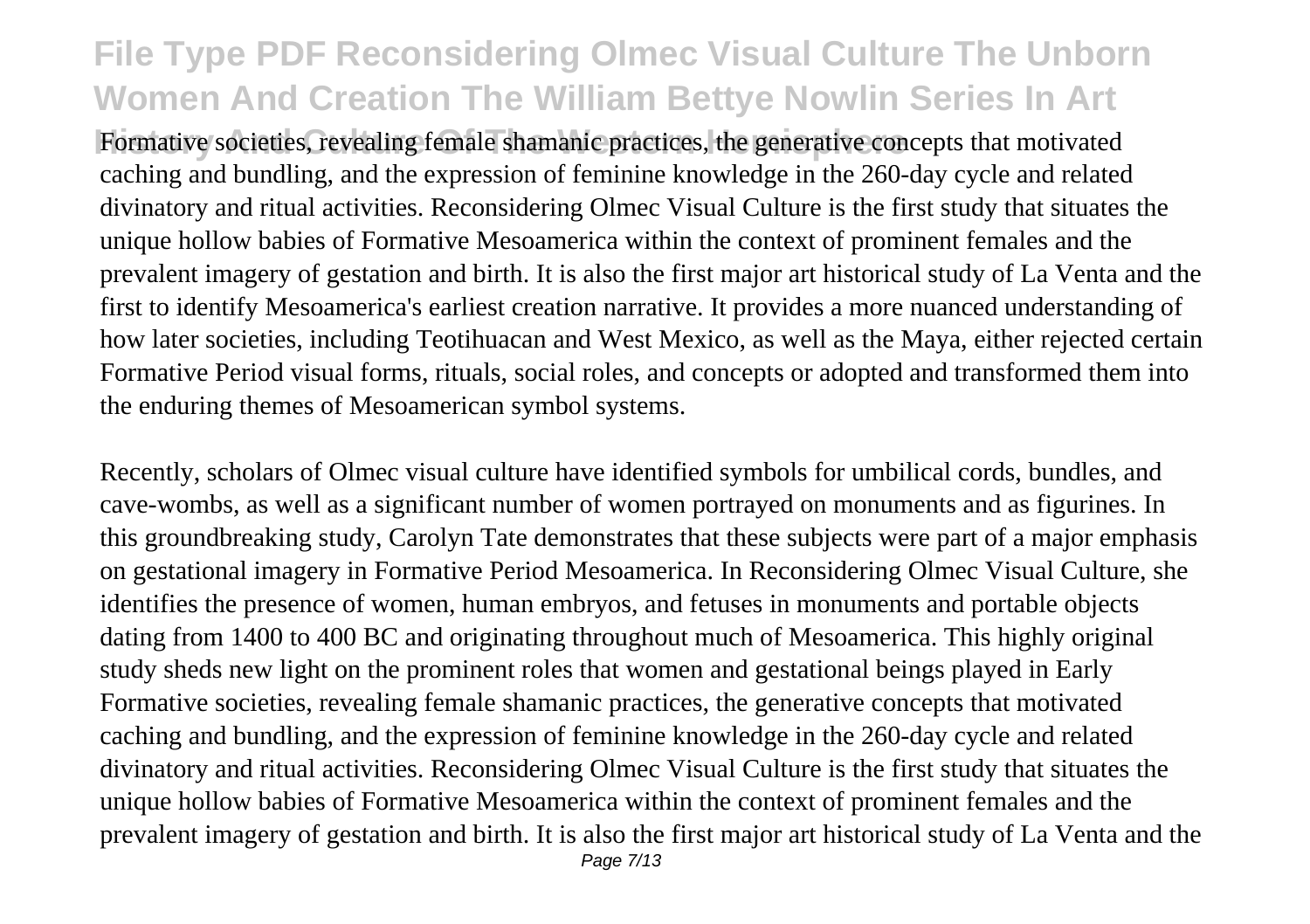first to identify Mesoamerica's earliest creation narrative. It provides a more nuanced understanding of how later societies, including Teotihuacan and West Mexico, as well as the Maya, either rejected certain Formative Period visual forms, rituals, social roles, and concepts or adopted and transformed them into the enduring themes of Mesoamerican symbol systems.

As archaeologists peel away the jungle covering that has both obscured and preserved the ancient Maya cities of Mexico and Central America, other scholars have only a limited time to study and understand the sites before the jungle, weather, and human encroachment efface them again, perhaps forever. This urgency underlies Yaxchilan: The Design of a Maya Ceremonial City, Carolyn Tate's comprehensive catalog and analysis of all the city's extant buildings and sculptures. During a year of field work, Tate fully documented the appearance of the site as of 1987. For each sculpture and building, she records its discovery, present location, condition, measurements, and astronomical orientation and reconstructs its Long Counts and Julian dates from Calendar Rounds. Line drawings and photographs provide a visual document of the art and architecture of Yaxchilan. More than mere documentation, however, the book explores the phenomenon of art within Maya society. Tate establishes a general framework of cultural practices, spiritual beliefs, and knowledge likely to have been shared by eighth-century Maya people. The process of making public art is considered in relation to other modes of aesthetic expression, such as oral tradition and ritual. This kind of analysis is new in Maya studies and offers fresh insight into the function of these magnificent cities and the powerful role public art and architecture play in establishing cultural norms, in education in a semiliterate society, and in developing the personal and community identities of individuals. Several chapters cover the specifics of art and iconography at Yaxchilan as a basis for examining the creation of the city in the Late Classic period. Individual sculptures are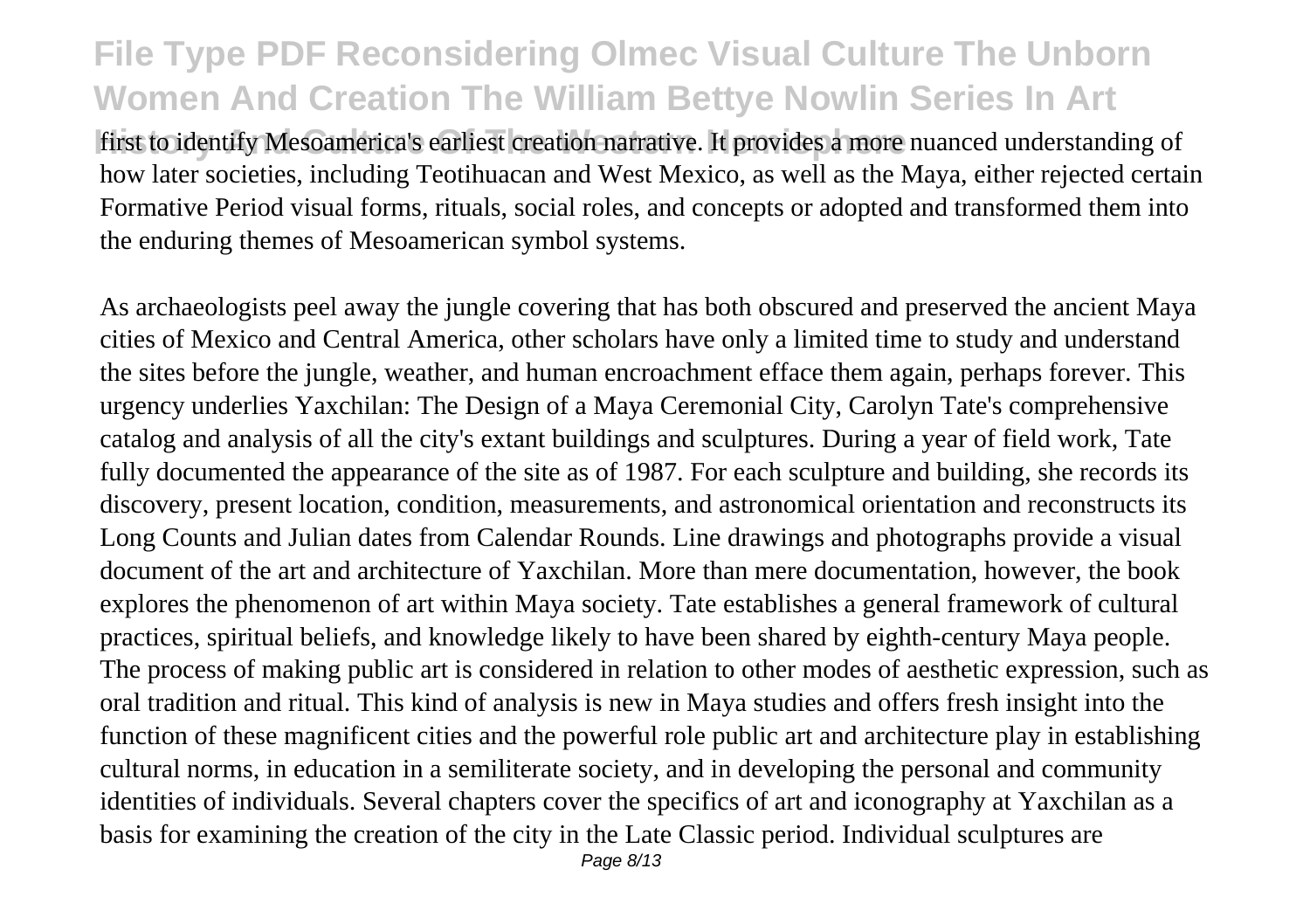**File Type PDF Reconsidering Olmec Visual Culture The Unborn Women And Creation The William Bettye Nowlin Series In Art** attributed to the hands of single artists and workshops, thus aiding in dating several of the monuments. The significance of headdresses, backracks, and other costume elements seen on monuments is tied to specific rituals and fashions, and influence from other sites is traced. These analyses lead to a history of the design of the city under the reigns of Shield Jaguar (A.D. 681-741) and Bird Jaguar IV (A.D. 752-772). In Tate's view, Yaxchilan and other Maya cities were designed as both a theater for ritual activities and a nexus of public art and social structures that were crucial in defining the self within Maya society.

Folded plate (1 leaf, 39 x 61 cm, folded to 19 x 16 cm) in pocket.

More than a thousand years ago on the north coast of Peru, Indigenous Moche artists created a large and significant corpus of sexually explicit ceramic works of art. They depicted a diversity of sex organs and sex acts, and an array of solitary and interconnected human and nonhuman bodies. To the modern eye, these Moche "sex pots," as Mary Weismantel calls them, are lively and provocative but also enigmatic creations whose import to their original owners seems impossible to grasp. In Playing with Things, Weismantel shows that there is much to be learned from these ancient artifacts, not merely as inert objects from a long-dead past but as vibrant Indigenous things, alive in their own inhuman temporality. From a new materialist perspective, she fills the gaps left by other analyses of the sex pots in pre-Columbian studies, where sexuality remains marginalized, and in sexuality studies, where non-Western art is largely absent. Taking a decolonial approach toward an archaeology of sexuality and breaking with long-dominant iconographic traditions, this book explores how the pots "play jokes," "make babies," "give power," and "hold water," considering the sex pots as actual ceramic bodies that interact with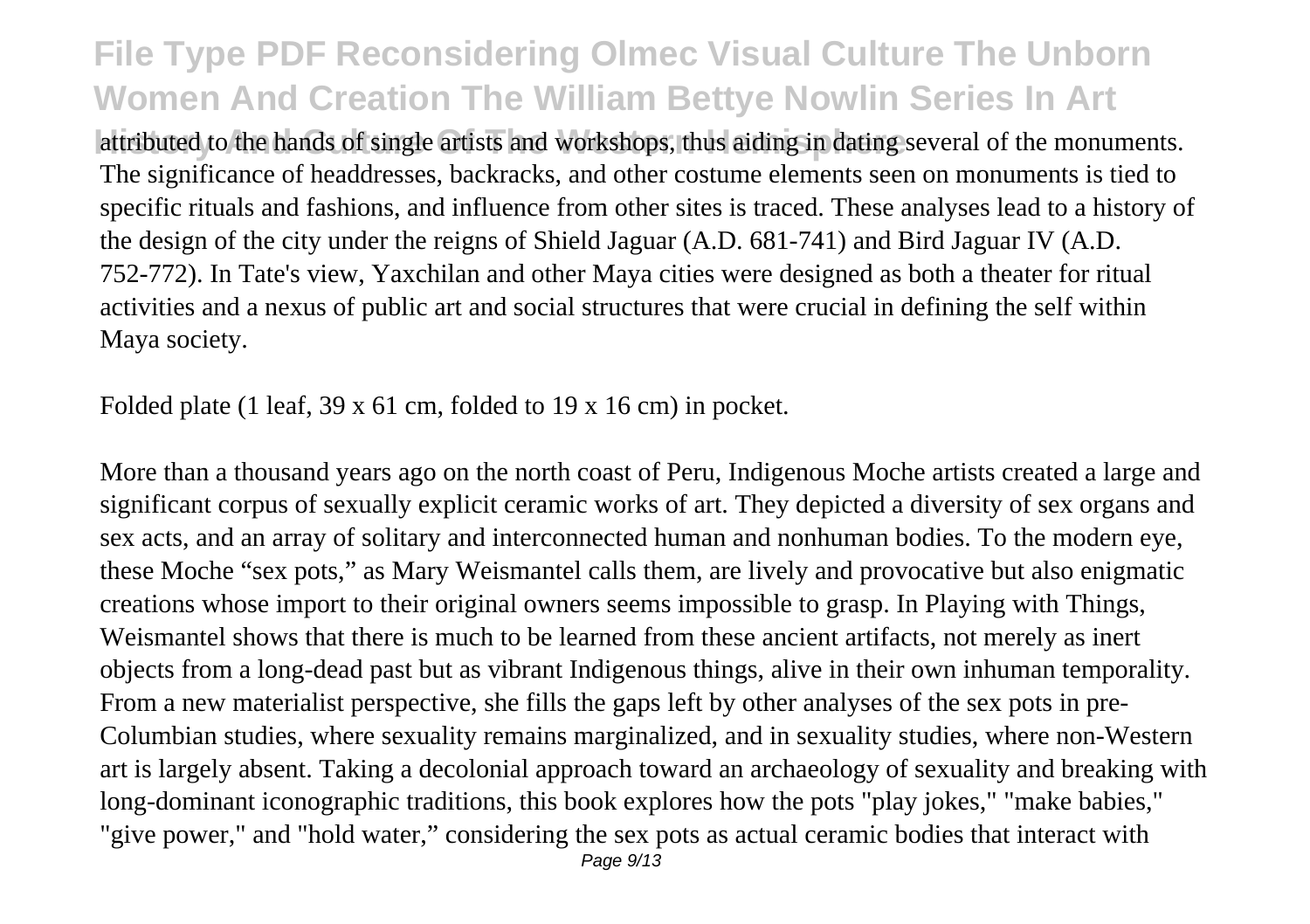Heshly bodies, now and in the ancient past. A beautifully written study that will be welcomed by students as well as specialists, Playing with Things is a model for archaeological and art historical engagement with the liberating power of queer theory and Indigenous studies.

Inca Myths begins with an introduction to the land and people of the Andes and reviews the sources of our current knowledge of Inca mythology. Gary Urton then recounts various creation myths, including a selection from various ethnic groups and regions around the empire. Finally, he draws upon his extensive knowledge of the history and ethnography of the Incas to illuminate the nature and relationships of myth and history. The contents include: Introduction Creation myths Origin myths of the founding of the Inca empire Myths of the works and deeds of the Inca kings Selection of myths from around the empire Animal myths Myths from the Spanish Conquest Conclusions

The Moche, or Mochica, created an extraordinary civilization on the north coast of Peru for most of the first millennium AD. Although they had no written language with which to record their history and beliefs, the Moche built enormous ceremonial edifices and embellished them with mural paintings depicting supernatural figures and rituals. Highly skilled Moche artisans crafted remarkable ceramic vessels, which they painted with figures and scenes or modeled like sculpture, and mastered metallurgy in gold, silver, and copper to make impressive symbolic ornaments. They also wove textiles that were complex in execution and design. A senior scholar renowned for her discoveries about the Moche, Elizabeth P. Benson published the first English-language monograph on the subject in 1972. Now in this volume, she draws on decades of knowledge, as well as the findings of other researchers, to offer a grand overview of all that is currently known about the Moche. Touching on all significant aspects of Page 10/13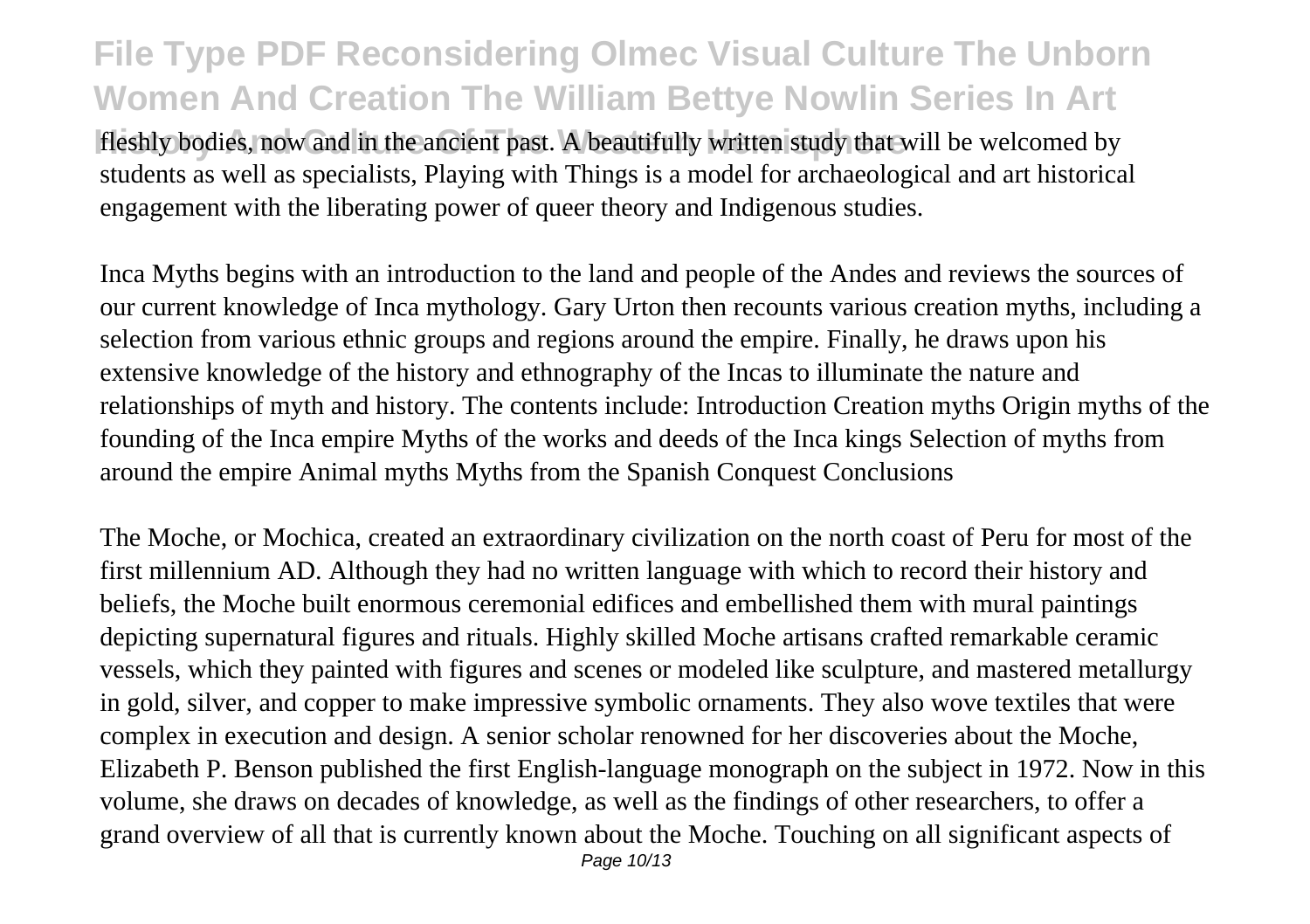Moche culture, she covers such topics as their worldview and ritual life, ceremonial architecture and murals, art and craft, supernatural beings, government and warfare, and burial and the afterlife. She demonstrates that the Moche expressed, with symbolic language in metal and clay, what cultures in other parts of the world presented in writing. Indeed, Benson asserts that the accomplishments of the Moche are comparable to those of their Mesoamerica contemporaries, the Maya, which makes them one of the most advanced civilizations of pre-Columbian America.

The white-tailed deer had a prominent status in Maya civilization; it was the most important wild-animal food source at many inland Maya sites and also functioned as a major ceremonial symbol. Offering an indepth semantic analysis of this imagery, The Beast Between considers iconography, hieroglyphic texts, mythological discourses, and ritual narratives to translate the significance and meaning of the vibrant metaphors expressed in a variety of artifacts depicting deer and hunting. Charting the progression of deer as a key component of the Maya diet, especially for elites, to the coupling of deer and maize in the Maya worldview, The Beast Between reveals a close and long-term interdependence. Not only are deer depicted naturalistically in hunting and ritual scenes, but they are also ascribed with human attributes. This rich imagery reflects the many ways in which deer hunting was linked to status, sexuality, and war as part of a deeper process to ensure the regeneration of both agriculture and ancestry. Drawing on methodologies of art history, archaeology, and ethnology, this illuminating work is poised to become a key resource for multiple fields.

The significance of food and feasting to Pre-Columbian Mesoamerican cultures has been extensively studied by archaeologists, anthropologists and art historians. Foodways studies have been critical to our Page 11/13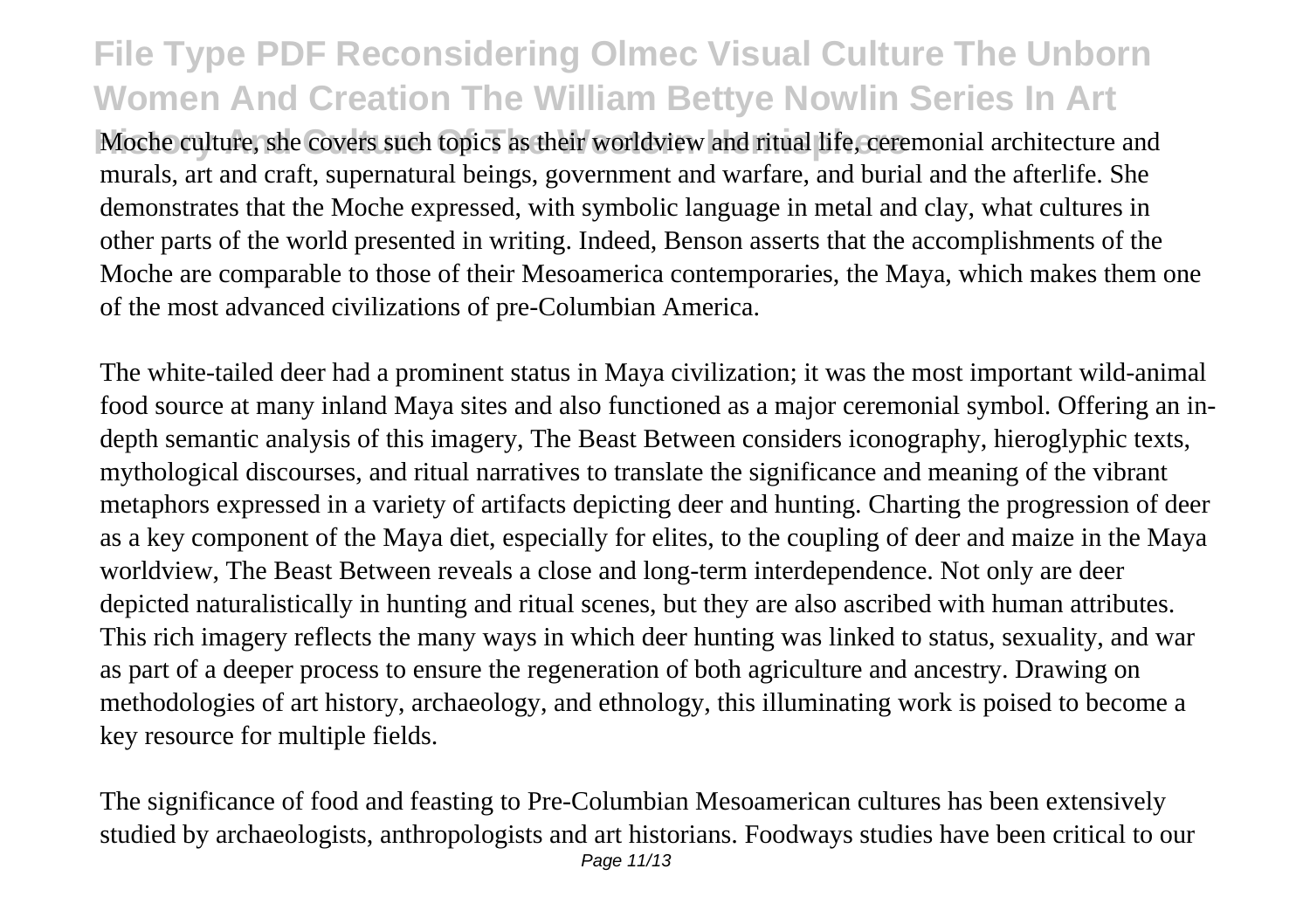understanding of early agriculture, political economies, and the domestication and management of plants and animals. Scholars from diverse fields have explored the symbolic complexity of food and its preparation, as well as the social importance of feasting in contemporary and historical societies. This book unites these disciplinary perspectives — from the social and biological sciences to art history and epigraphy — creating a work comprehensive in scope, which reveals our increasing understanding of the various roles of foods and cuisines in Mesoamerican cultures. The volume is organized thematically into three sections. Part 1 gives an overview of food and feasting practices as well as ancient economies in Mesoamerica. Part 2 details ethnographic, epigraphic and isotopic evidence of these practices. Finally, Part 3 presents the metaphoric value of food in Mesoamerican symbolism, ritual, and mythology. The resulting volume provides a thorough, interdisciplinary resource for understanding, food, feasting, and cultural practices in Mesoamerica.

This book provides a fresh and unique global perspective on the study of caravans by bringing together a wealth of up-to-date research that explores the similarities and divergences of caravan lifeways in Africa, Eurasia, the Near East, Southwest Asia, Mesoamerica, and the Andes. The volume presents theoretical frameworks for caravan assessment and intercultural caravan crossings, pushing the boundaries of caravan route history and archaeology to consider the emergence, evolution, maintenance, and adaptations of caravans. Drawing from anthropological, archaeological, historical, geographical, economic, social, political, and art historical perspectives, the volume will be attractive to scholars of these disciplines and beyond who interested in social issues embedded on trade, travel and nomadism.